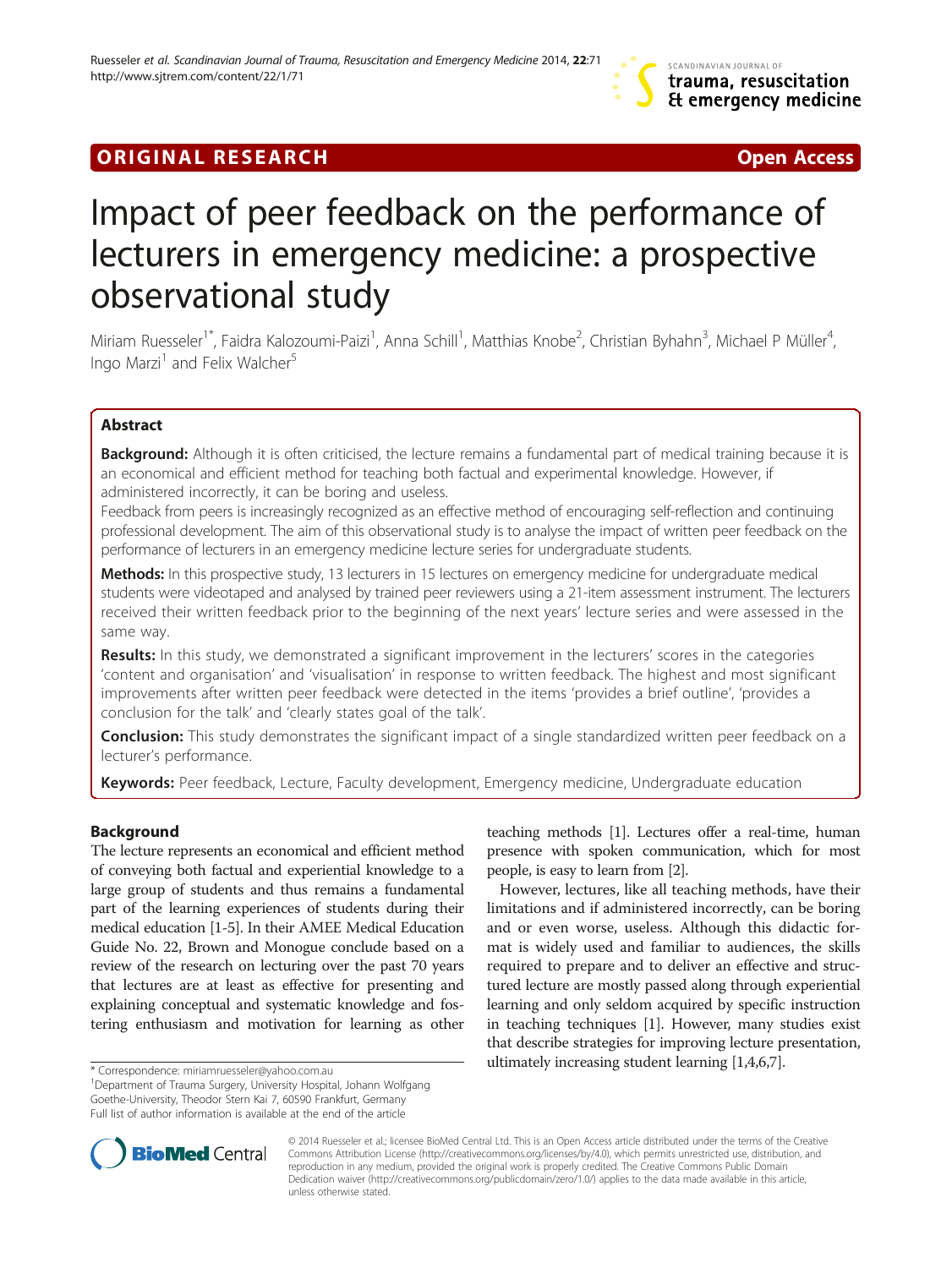Reflection on practice is the cornerstone and most powerful source of continuing professional development in all teaching environments, but reflection on practice and change requires insight, effort, and a willingness to change [\[1,8](#page-6-0)]. Although an educator's teaching is mostly assessed by students, there is growing consent that effective assessment of teaching must emerge from multiple sources, especially peers, to provide essential data [[9](#page-6-0)[-13](#page-7-0)]. Feedback from peers and professional staff (faculty) developers is increasingly recognized as a valuable adjunct to surveys of student opinion. Such feedback can provide insights not possible based on student opinion alone. Effective peer assessment of teaching should be criteria-based, emphasize teaching excellence and use instruments that produce highly reliable measures [[9,](#page-6-0)[14](#page-7-0)].

The aim of this study is to evaluate the effect of a standardized written peer assessment on the quality of a lecture series in emergency medicine for undergraduate medical students. Several studies have reported the development of instruments for peer assessment and assessed their feasibility and reliability in pilot runs [\[7](#page-6-0)[,12,14,15](#page-7-0)]; however, only McLeod et al. have described in a recent qualitative study the perceptions, benefits and shortcomings of peer assessment of reviewers and individuals reviewed [[16](#page-7-0)]. However, this is the first study we are aware of with the intention to analyse the impact of peer assessment in a lecture series on the lecture itself.

#### Methods

#### Study design and ethics statement

This study has a prospective design in order to analyse the impact of written peer assessment based on a quantitative questionnaire about the lecturers' performances in a lecture series in emergency medicine.

As stated by the Ethics board of the medical faculty of J.W. Goethe University Hospital, Frankfurt, Germany, ethical approval was not required for this study. The research of educational methods is required in the regulations on the licence to practice medicine in Germany and is supported by the medical faculty.

# Participants

The study participants were physicians from different disciplines who as part of their function as a medical teacher participate as lecturers in the lecture series on emergency medicine for undergraduate medical students at Johann Wolfgang Goethe University, Frankfurt/Main, Germany.

Data were obtained from all lecturers regarding age, years of lecturing experience, and training in medical education (e.g. Instructor training). Prior to the beginning of this study, all of the participants provided written informed consent to participate in this study and to be videotaped during their lectures.

#### Study protocol

The analysed lecture series is part of the obligatory curriculum of emergency medicine for undergraduate medical students at Frankfurt Medical School. The emergency medicine curriculum consists of a longitudinally structured program with educational units in nearly all semesters of the four years of clinical studies in the six-year program, a structure that is designed to regularly reinforce and increase the depth of understanding of the basic theoretical and practical skills during clinical training [[17](#page-7-0),[18](#page-7-0)].

The interdisciplinary lecture series is scheduled for 3<sup>rd</sup> year undergraduate medical students, taking place once per year over an 8-week period from January to March. During this period, the lectures are scheduled twice per week. The lectures cover the main cardinal symptoms of in-hospital as well as out-of-hospital emergency medicine with its algorithm-based treatment and management. Furthermore, topics such as team work and the management of human resources and medical errors are integrated. Depending on the extent of the topic, a single lecture lasts 45 minutes ( $n = 10$ ) or 90 minutes ( $n = 11$ ). Four of the 90-minute lectures are conducted by two lecturers together in an interdisciplinary approach. Resulting in a total of 21 lectures.

The students' attendance of the lectures is optional. However, the lecture series ends with an obligatory 20-item multiple choice examination. Passing the examination is a prerequisite for participating in additional emergency medicine curriculum.

#### Measurement

The study measurements took place from January to March 2011 (lecture series 1) and January to March 2012 (lecture series 2). Two months before the second lecture series, all of the participating lecturers received standardised written peer feedback on their lecturing performance. For the peer feedback, two cameras videotaped each lecture. A fixed camera in the back of the lecture hall captured both the slides and the lecturer in the auditorium. The second camera focused directly on the lecturer to capture gestures and facial expressions. The lecturer's talk was recorded via a microphone tethered to the lecture hall camera.

Each lecture was transcribed into a timeline covering the timing of the different section of each lecture, e.g. introduction and presentation of learning objectives, as well as the existence and duration of interactive parts, e.g. a question and answer section.

In the second step, each lecture was viewed independently by two peer reviewers using a standardized assessment instrument to provide written documentation and feedback. The video reviewer room was equipped with a large TV screen which could display video recordings from both cameras simultaneously on a split screen with optimized tone.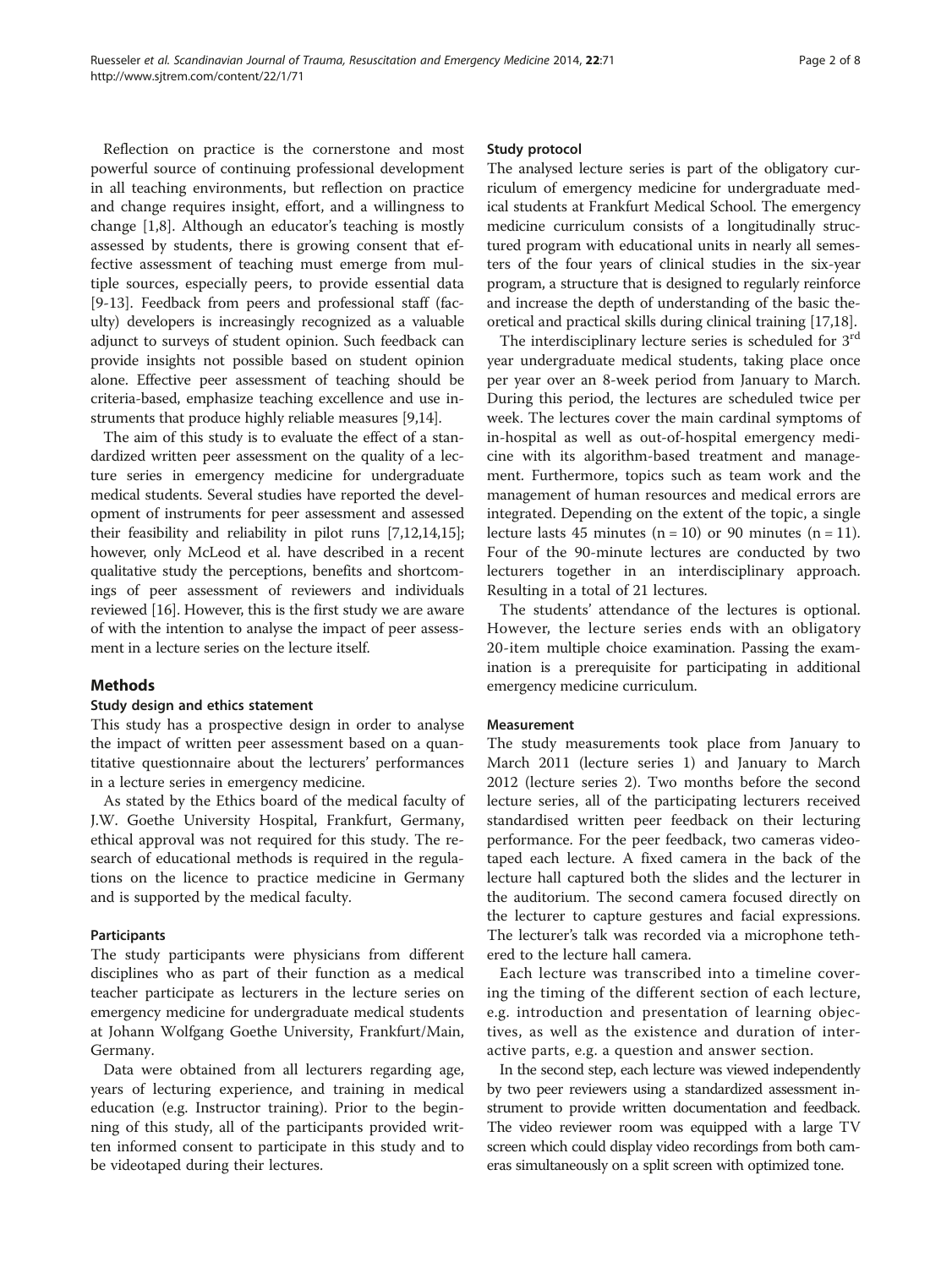<span id="page-2-0"></span>The assessment instrument was based on the criteria defined in existing literature regarding effective lecturing behaviours, skills, and characteristics [[1,6,7,9](#page-6-0)[,12,19-21](#page-7-0)] and the validated peer assessment instrument for lectures reported by Newman et al. [\[14,22\]](#page-7-0). The 21-item instrument is divided into three categories: content/structure (10 items), visualisation (5 items), delivery (6 items) (Figures 1, [2, 3\)](#page-3-0).

Each item was rated on a 5-point Likert Scale (from 5 = excellent demonstration to  $1 =$  does not demonstrate/ present/poor) with descriptive benchmarks for the excellent (5), adequate (3) and poor performance (1) rating levels [\[14,22](#page-7-0)]. Furthermore, areas of strength were noted, and suggestions for improving weaknesses in lecturing performance were made.

All 4 reviewers were physicians with training in emergency medicine and specific didactic training (postgraduate Master of Medical Education (MME) or currently in a MME program). Herewith, they were acquainted with the assessment instrument because they used the instrument to assess fellow students' presentations during their postgraduate studies. For this study, all of the raters received an additional 3-hour training session, watching several 15-min examples of previous lectures. They shared their scores and discussed the observed behaviours that had persuaded them to choose a particular performance score for each assessment item. Proper training of the raters is crucial to reduce variability in the instrument's inter-rater agreement measure by increasing accuracy and consistency of performance assessment ratings [\[14,22\]](#page-7-0). During the training, the raters learned to avoid common rater errors (e.g. the halo effect and central tendency) and discussed behaviours indicative of each performance dimension until a consensus was reached [\[21,23](#page-7-0)]. Each lecture was reviewed by two raters. The ratings were analysed as described in the '[data analysis](#page-3-0)' section.

The students were regularly asked to evaluate each lecture in emergency medicine with a 3-item questionnaire (overall lecture quality, didactics and delivery/presentation) on a voluntary basis at the end of each lecture using a 5-point Likert scale. These evaluations were used to analyse changes in the lecturers' evaluations.

In November 2011, two months prior to the beginning of the next lecture series, each lecturer participating in this study received a copy of the lecture observation

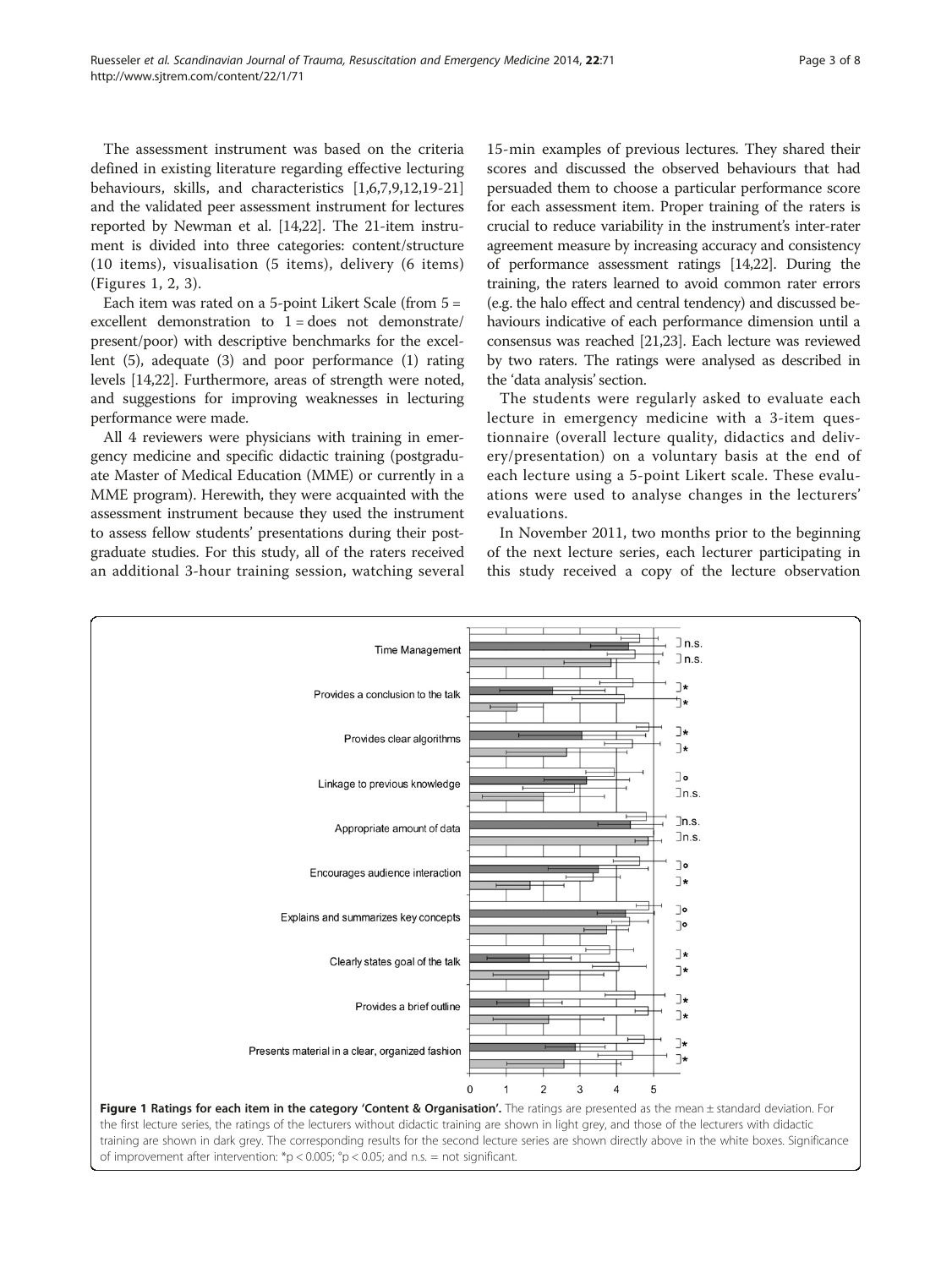<span id="page-3-0"></span>

schedule, the assessment instrument including the written feedback of the raters, and the students' evaluations.

Each lecture was recorded as described for the first part of the study. The reviewer training, review process and student evaluations were repeated for the second round as described above.

# Data analysis

The statistical analysis was performed using Microsoft Excel for the epidemiological data and evaluation and SPSS 17 for the checklist results. Once Gaussian distribution of the data was verified, the values were presented as the mean ± standard deviation. The Kappa coefficient was

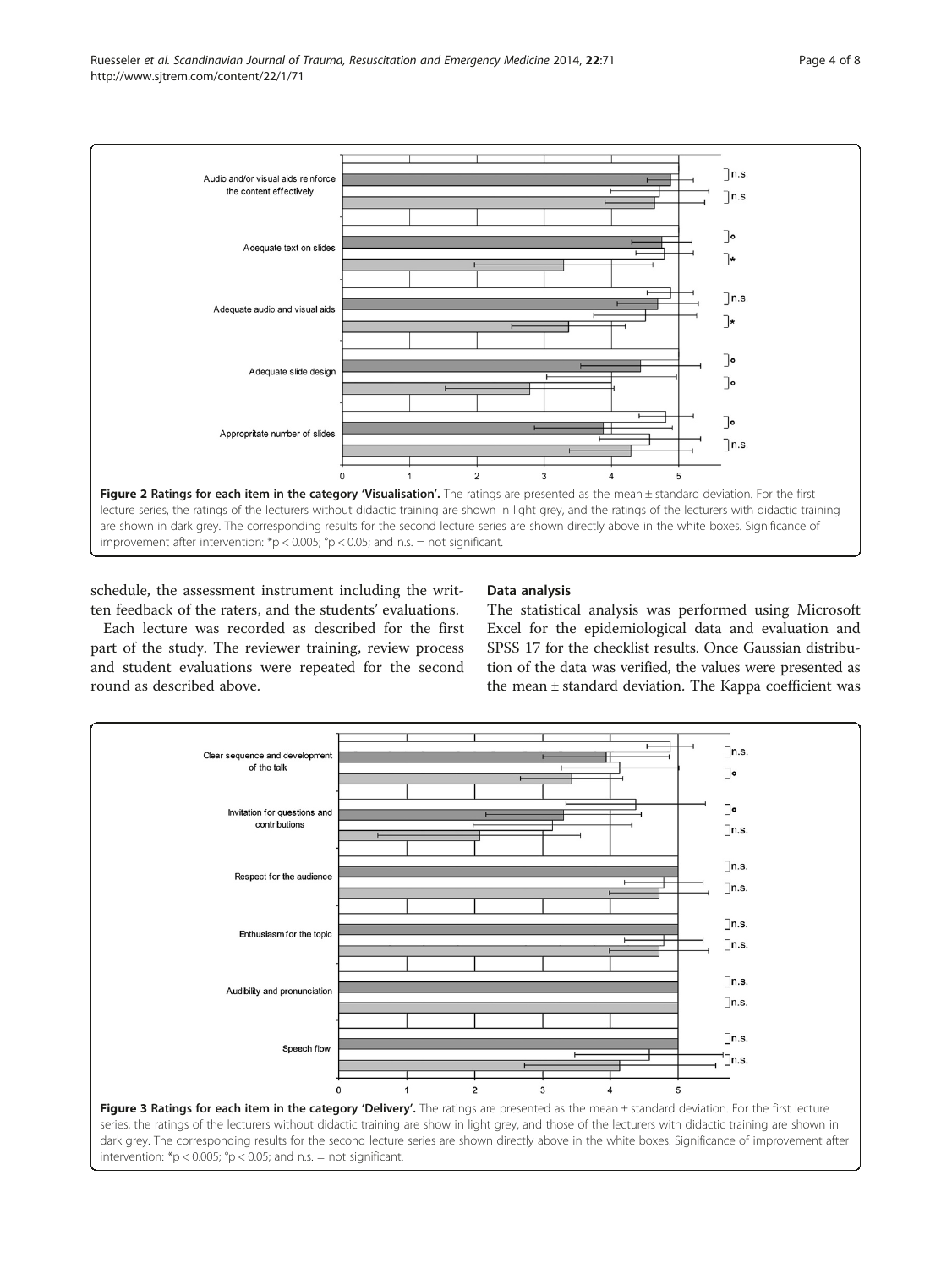computed to determine the inter-rater reliability. The differences in the scores between both groups (no didactic training versus didactic training) were analysed using Student's t-test for independent samples. The differences between the ratings prior to and after the interventions were analysed using Student's t-test for dependent samples.

## Results

Three lecturers declined to participate in the study, and thus these three 45-min lectures were excluded. Two 90-min lectures were excluded due to a defect in the cameras or the recording system. One lecturer left the university hospital after the first lecture series and was replaced. Hence, this lecture was also excluded. Thus, a total of 13 lecturers were assessed (three were assessed twice). Of the 21 lectures in the lecture series, 15 lectures with a total lecture time of 1080 minutes were included and analysed in this study. This includes six 45-min lectures and nine 60-min lectures. The characteristics of the lecturers are shown in Table 1.

Table 2 and Figures [1](#page-2-0), [2, 3](#page-3-0) show the results of the ratings for the three categories and the respective items for

Table 1 Characteristics of the observed lecturers

| Age [years]                                 | 48.4 ± 7.6 $(40-65)$ * |
|---------------------------------------------|------------------------|
| Sex                                         | all male               |
| Status [n]                                  |                        |
| Professor                                   | 7                      |
| Assistant Professor/PhD                     | 3                      |
| Consultant                                  | $\overline{2}$         |
| Paramedic                                   | 1                      |
| Discipline [n]                              |                        |
| Anesthesiology                              | 6                      |
| <b>Emergency Medicine</b>                   | 1                      |
| Forensic Medicine                           | 1                      |
| General Surgery                             | 1                      |
| Gynecology                                  | 1                      |
| Internal Medicine                           | 1                      |
| Trauma Surgery                              | $\overline{2}$         |
| Years lecturing for undergraduate students  |                        |
|                                             | $14 \pm 8$ (5-33)*     |
| Years speaking at international conferences |                        |
|                                             | $20 \pm 7$ (13-36)*    |
| Training/Qualification in Medical Education |                        |
| None                                        | 5                      |
| Basic educational training <sup>o</sup>     | 6                      |
| Emergency course trainer^                   | 6                      |
| Master of Medical Education                 | $\mathbf{1}$           |
|                                             |                        |

\*Presented as Mean ± Std.Dev. (Min-Max).

°e.g. One day course 'Basic university didactics' offered by the university. ^e.g. Trainer for AHA-, ERC-, ATLS-courses.

| Table 2 Peer reviewer ratings of the lectures before |
|------------------------------------------------------|
| (series 1) and after (series 2) written feedback     |

|                           |                | Lecture series 1                 |                 | Lecture series 2                             |                         |
|---------------------------|----------------|----------------------------------|-----------------|----------------------------------------------|-------------------------|
|                           |                | No didactic Training<br>training |                 | No didactic Training<br>training             |                         |
| Overall                   | R <sub>1</sub> | $3.29 \pm 1.53$                  | $3.85 \pm 1.39$ | $4.32 \pm 0.93$ *                            | $4.72 \pm 0.53*$        |
|                           | R <sub>2</sub> | $3.29 + 1.53$                    |                 | $3.84 \pm 1.39$ $4.29 \pm 0.93$ <sup>*</sup> | $4.71 \pm 0.53*$        |
|                           | <b>IRR</b>     | 0.84                             |                 | 0.84                                         |                         |
| Content &<br>organisation | R <sub>1</sub> | $2.73 + 1.56$                    |                 | $3.11 \pm 1.49$ $4.16 \pm 0.95^{\circ}$      | $4.52 \pm 0.63$ °       |
|                           | R2             | $2.71 + 1.56$                    | $3.10 + 1.49$   | $4.18 + 0.95^{\circ}$                        | $4.52 \pm 0.63^{\circ}$ |
|                           | <b>IRR</b>     | 0.82                             |                 | 0.83                                         |                         |
| <b>Visualisation</b>      | R <sub>1</sub> | $3.66 + 1.16$                    |                 | $4.52 + 0.56$ $4.51 + 0.65*$                 | $4.93 \pm 0.13*$        |
|                           | R2             | $3.63 + 1.16$                    |                 | $4.52 + 0.56$ $4.43 + 0.65*$                 | $4.95 + 0.13*$          |
|                           | <b>IRR</b>     | 0.80                             |                 | 0.80                                         |                         |
| <b>Delivery</b>           | R1             | $3.96 \pm 1.26$                  | $4.52 \pm 0.89$ | $4.35 \pm 0.91^{\frac{6}{5}}$                | $4.87 \pm 0.31^{\circ}$ |
|                           | R <sub>2</sub> | $3.96 + 1.26$                    |                 | $4.51 \pm 0.89$ $4.36 \pm 0.91^9$            | $4.83 \pm 0.31^9$       |
|                           | <b>IRR</b>     | 0.9                              |                 | 0.89                                         |                         |
|                           |                |                                  |                 |                                              |                         |

Data are presented as the mean + standard deviation for each category. Each item within a category was rated on a 5-point Likert scale (5 = excellent demonstration of skill,  $3 =$  adequate and  $1 =$  does not demonstrate). Significance of improvement after intervention: \*p<0.05; °p<0.005, § not significant.

R1: Rater 1; R2: Rater 2; IRR: Inter-rater reliability measured as the kappa coefficient.

the two lecture series. Except for the category 'delivery', there was a significant improvement in the mean score after the intervention in all of the categories ( $p = 0.002-$ 0.039). When the mean scores of the two groups of lecturers (no didactic training versus those with didactic training) were compared, no significant differences were observed except for the category 'visualisation'. Here, the lecturers with didactic training received a significantly higher mean score than the lecturers with no didactic training both before and after the intervention ( $p < 0.05$ ).

In the first lecture series, the lecturers with no didactic training received the worst ratings for the items 'provides a conclusion for the talk', 'encourages audience interaction' and 'linkage to previous knowledge'; the lecturers with didactic training received the worst ratings in the categories 'provides a brief outline', 'clearly states goal of the talk' and 'provides a conclusion for the talk'. All of these items are included in the category 'content and organisation'. The items that received the highest ratings and the most significant improvements after the intervention for both groups, 'provides a brief outline', 'provides a conclusion for the talk' and 'clearly states goal of the talk', were also in this category ( $p < 0.001$ ).

The inter-rater reliability for the pair of raters who observed the same lecture was assessed using the Kappa coefficient. The raters were in good agreement for all of the criteria (0.82-0.9).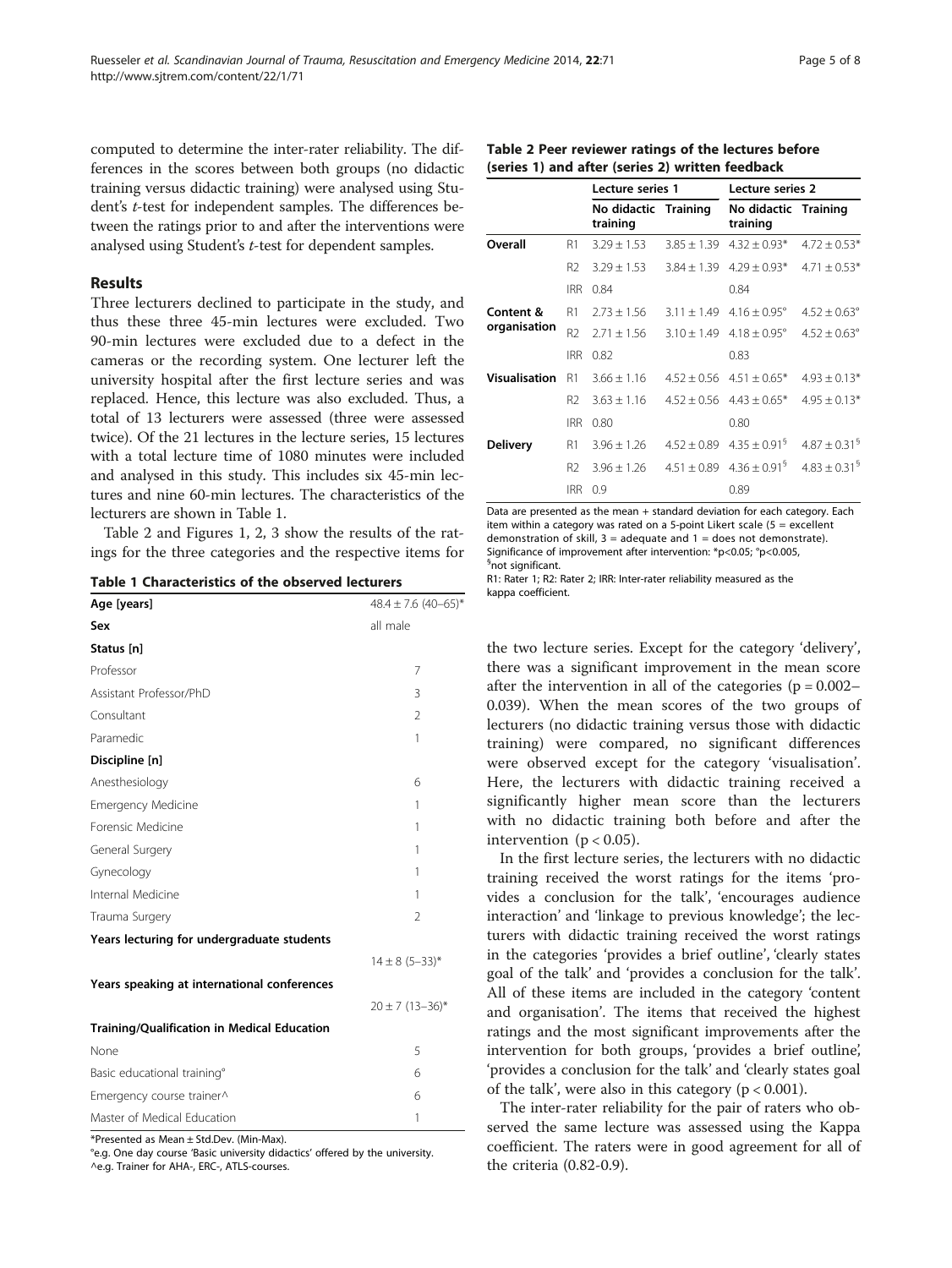Regarding the students' evaluations, the mean number of evaluation forms completed per lecture in the first lecture series was 59 (range, 47–73), corresponding to a return rate of 22.4%. In the second lecture series, the mean number of evaluation forms completed for each lecture was 51 (range, 41–68; return rate: 18.9%). Table 3 presents the results of the students' evaluations. The mean student scores for didactics and delivery/presentation were significantly higher for lecture series 2 (after written feedback) than lecture series 1 (before written feedback). This difference was detected despite the fact that different students rated lecture series 1 compared with series2 and the students were blinded towards the presence of the study. The lecturers with didactic training received better ratings than those without training.

# **Discussion**

Lecturing has been criticised as ineffective compared with other methods of teaching that involve students as active participants in the learning process rather than passive observers. This is unfortunate because lecturing is often indispensable, especially for large classes with hundreds of students. Furthermore, when done effectively, lecturing can transmit new information in an efficient manner, explain or clarify difficult concepts, organize ideas and thoughts, challenge beliefs, model problem-solving, and foster enthusiasm and a motivation for learning [[2](#page-6-0),[3](#page-6-0)]. Didactic lecture will continue to be a mainstay in all parts of medical training [[1](#page-6-0)]. As such, it is important to maintain and improve the quality of lectures.

To our knowledge, this is the first study analyzing the effect of a standardized written feedback on the performance of lecturers in a lecture series. Our results demonstrate that even with a 'simple' written feedback, lecturers effectively integrate their newly gained knowledge in future lectures, improving their teaching. Although we hypothesized that positive changes in the lecturers' performances would occur after written peer feedback, we were extremely surprised by the extent of the improvement since only written feedback was provided, and no additional training occurred. The improvements made were independent of the lecturers' experience as medical teachers and their prior didactic training.

Our findings are consistent with the existing literature. Providing feedback to faculty members has been shown

to clarify performance quality and provide a formative assessment [[11](#page-7-0),[24,25\]](#page-7-0). It facilitates self-reflection of teaching practices and encourages faculty to discuss their teaching skills and effective instruction [[13](#page-7-0),[25](#page-7-0)]. In our study, we were able to affirm the existing literature, demonstrating that feedback can help to close the gap between current performance levels and the desired goals of curriculum designers [\[24,25](#page-7-0)]. The responses and reactions from the lecturers regarding the feedback were very positive with several lecturers completely revising their lecture (e.g. new slides, figures, and/or videos). These findings are consistent with the recent qualitative study of McLeod et al., demonstrating that all participants receiving peer review enthusiastically endorsed the benefits of peer assessment [[16\]](#page-7-0).

However, effective peer assessment of teaching should be criteria-based and use instruments that produce highly reliable measures [\[9](#page-6-0)[,14\]](#page-7-0). For this reason, in addition to a validated assessment instrument, adequate rater training is essential to ensure that all of the raters have internalized the rating standards and are committed to giving the necessary time and effort [[14,22](#page-7-0)]. In addition to using the assessment instrument during their postgraduate training, the raters discussed the rating standards during the rater training, using videos of former lectures. They focused on those items identified as difficult in both the literature and training to reach a consensus. The clear, descriptive benchmarks for the excellent, adequate and poor performance rating levels provided by Newman et al. [\[14,22](#page-7-0)] helped in this area, facilitating powerful feedback by the raters. Thus, the raters were in agreement on all of the criteria in our study.

During the first peer assessment, the main deficits were in the items of the category 'content & organisation'. After written feedback, this category showed the greatest improvement, with highly significant improvement in 6 of the 10 items. The items 'provides a brief outline' and 'provides a conclusion for the talk' showed the greatest improvement.

The smallest improvements were found in the category 'delivery'. This category includes items such as 'speech flow' and 'enthusiasm for the topic'. These items are innate to an individual and cannot be changed as easily without additional training compared with items in the other categories. We hypothesize that practical

Table 3 Student evaluation of the lectures before (series 1) and after (series2) written feedback)

|                         | Lecture series 1     |                 | Lecture series 2      |                   |  |
|-------------------------|----------------------|-----------------|-----------------------|-------------------|--|
|                         | No didactic training | With training   | No didactic training  | With training     |  |
| Overall lecture quality | $4.10 \pm 0.26$      | $4.43 \pm 0.21$ | $4.21 + 0.43^{\circ}$ | $4.49 \pm 0.23^9$ |  |
| <b>Didactics</b>        | $4.05 + 0.34$        | $4.38 + 0.21$   | $4.28 + 0.43*$        | $4.49 \pm 0.27$ ° |  |
| Delivery/Presentation   | $4.06 + 0.33$        | $4.40 + 0.21$   | $4.23 + 0.56^{\circ}$ | $4.55 + 0.21*$    |  |

Data are presented as the mean + standard deviation.

Significance of improvement after intervention: \*p<0.005; °p<0.05, <sup>s</sup>not significant.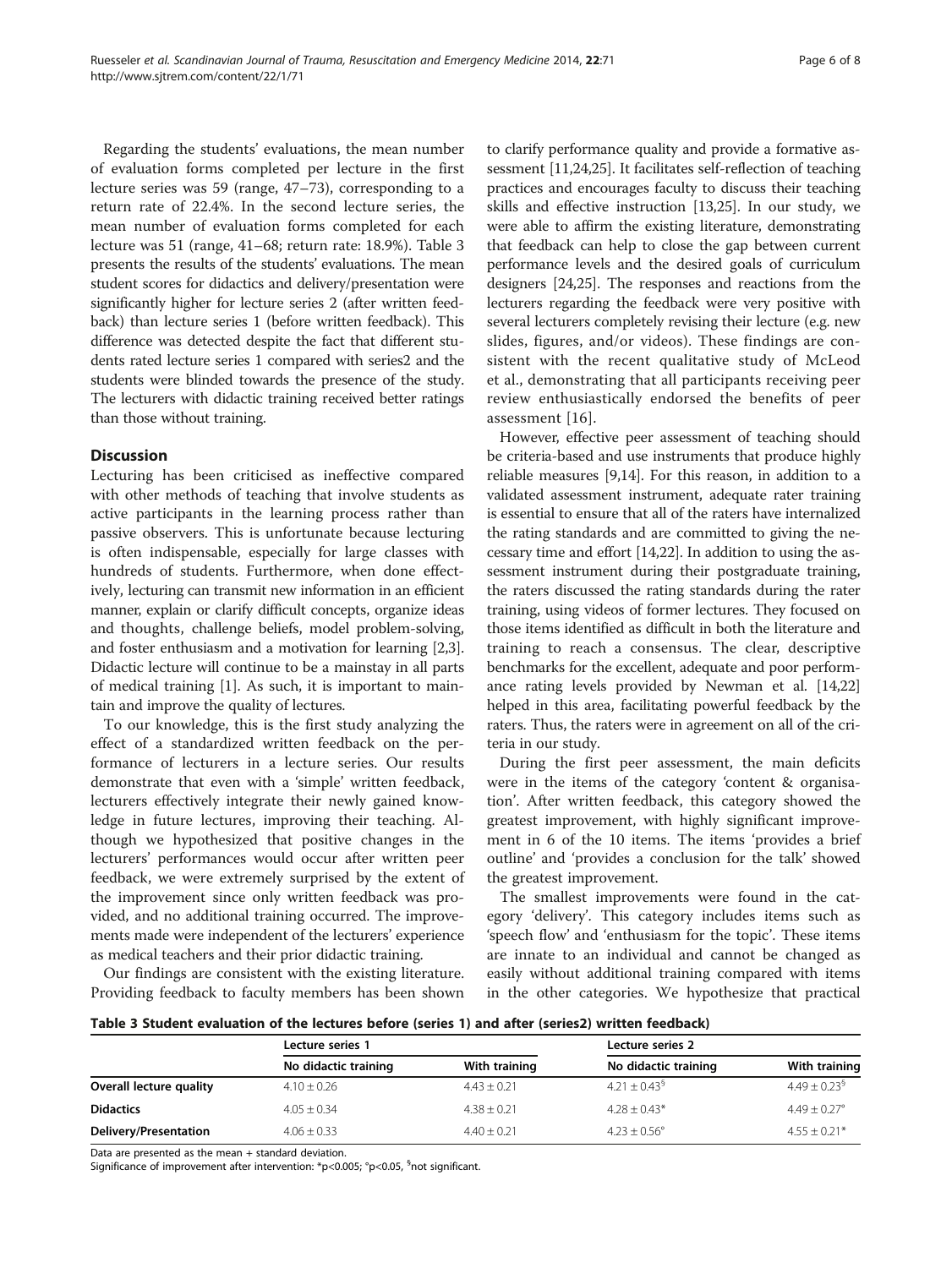<span id="page-6-0"></span>training e.g. with video feedback and clear information about the expected behaviour would have a higher impact on these items than written feedback. With respect to the raters, we were able to demonstrate that an agreement on a definition of 'expected behaviour' for these items can be achieved. To gain deeper insight into this specific area, further studies are needed.

Although the students were blinded towards the study, they noticed and appreciated the efforts of those lecturers who changed their lecture habits; several added under the "comments" section of their teacher evaluation that they appreciated the inclusion of clear learning objectives, an outline of the purpose and contents of the lectures and the manner in which questions were encouraged and addressed.

Both the students in lecture series 1 and lecture series 2 rated those lecturers with didactical training higher than those without training despite being blinded to the training experience of their lecturer. Thus, students are able to differentiate between lecturers with different teaching abilities.

We have regularly asked all students to evaluate each lecture and have provided the detailed results to all lecturers since 2005. However, we found only small improvements in the quality of the lectures following the students' feedback. These findings are consistent with the statement of Newman et al. [\[14](#page-7-0)] arguing that the faculty undergoing a review needs to trust that the ratings are not idiosyncratic scores but reflect their actual performance. This means that the assessment instrument must be reliable as measured by inter-rater agreement, the rater must be respected and the feedback must be as specific as possible in its items and provide points of action [[14\]](#page-7-0).

This study has some limitations because it was conducted at a single medical school with only one study sample of lecturers in emergency medicine, which might restrict its explanatory power and its transferability to other medical schools. However, this limitation does not diminish the significance of the results and the pronounced impact of the written peer feedback on the performance of most of the lecturers. It may serve as a model for the development of similar programs in all levels of medical training to improve instructional effectiveness.

The fact that the reviewers rated a lecturer based on a videotape of the lecture rather than a live presentation is also a limitation. Providing feedback based on videotaped teaching sessions can be criticised because the real environment and atmosphere cannot be completely captured [[22](#page-7-0)]. Furthermore, it cannot be guaranteed that the raters are not disturbed (e.g. answering a phone call) or watch the video in discontinuous segments. However, our results regarding inter-rater reliability have acceptable high levels for all of the items.

This study does not investigate the lecturers' selfassessments and compare self-assessments to peer ratings. To gain an insight into this area and the effect of peer feedback on self-assessment, future research is needed.

# Conclusion

This study demonstrates the significant impact of a single standardized written peer feedback on lecture quality. Based on this study, the assessment instrument and study design will be used as a basis to evaluate and improve additional lecture series in other disciplines at our medical school.

#### Competing interests

The authors declare that they have no competing interests.

#### Authors' contributions

MR had full access to all the data in the study, contributed to all parts of the study and was responsible for the overall content. MK, CB, MPM, IM and FW contributed to the conception of the study, study design, the data acquisition and the review of the lectures. FKP and AS substantially contributed to the conception of the study, data collection, analysis, interpretation. All authors contributed to the writing, critical revision of the manuscript, and finally approved the submitted version.

#### Author details

<sup>1</sup>Department of Trauma Surgery, University Hospital, Johann Wolfgang Goethe-University, Theodor Stern Kai 7, 60590 Frankfurt, Germany. 2 Department of Trauma Surgery, University Hospital RWTH Aachen, Pauwelstr. 30, 52047 Aachen, Germany. <sup>3</sup>Department of Anesthesiology, Pain Therapy and Intensive Care Medicine, European Medical School Oldenburg-Groningen, Evangelisches Krankenhaus, Steinweg 13-17, 26122 Oldenburg, Germany. <sup>4</sup>Department of Anesthesiology and Critical Care Medicine, Carl Gustav Carus University Hospital, Fetscherstr. 74, 01307 Dresden, Germany. <sup>5</sup>Department of Trauma Surgery, Otto-von-Guericke-University, Leipziger Street 44, 39120 Magdeburg, Germany.

#### Received: 15 July 2014 Accepted: 12 November 2014 Published online: 04 December 2014

#### References

- 1. Brown G, Manogue M: AMEE Medical Education Guide No. 22: refreshing lecturing: a guide for lecturers. Med Teach 2001, 23(3):231–244.
- 2. Charlton BG: Lectures are such an effective teaching method because they exploit evolved human psychology to improve learning. Med Hypotheses 2006, 67(6):1261–1265.
- 3. Bligh DA: What's the use of Lectures. San Franciscio, CA: Jossey-Bass; 2000.
- 4. Graffam B: Active learning in medical education: strategies for beginning implementation. Med Teach 2007, 29(1):38–42.
- 5. Charlton BG: Science school and culture school: improving the efficiency of high school science teaching in a system of mass science education. Med Hypotheses 2006, 67(1):1–5.
- 6. Kessler CS, Dharmapuri S, Marcolini EG: Qualitative analysis of effective lecture strategies in emergency medicine. Ann Emerg Med 2011, 58(5):482–489.
- 7. Copeland HL, Longworth DL, Hewson MG, Stoller JK: Successful lecturing: a prospective study to validate attributes of the effective medical lecture. J Gen Intern Med 2000, 15(6):366–371.
- 8. Visioli S, Lodi G, Carrassi A, Zannini L: The role of observational research in improving faculty lecturing skills. A qualitative study in an Italian dental school. Med Teach 2009, 31(8):e362–e369.
- 9. Beckman TJ, Lee MC, Rohren CH, Pankratz VS: Evaluating an instrument for the peer review of inpatient teaching. Med Teach 2003, 25(2):131–135.
- 10. Wilkerson L, Irby DM: Strategies for improving teaching practices: a comprehensive approach to faculty development. Acad Med 1998, 73(4):387–396.